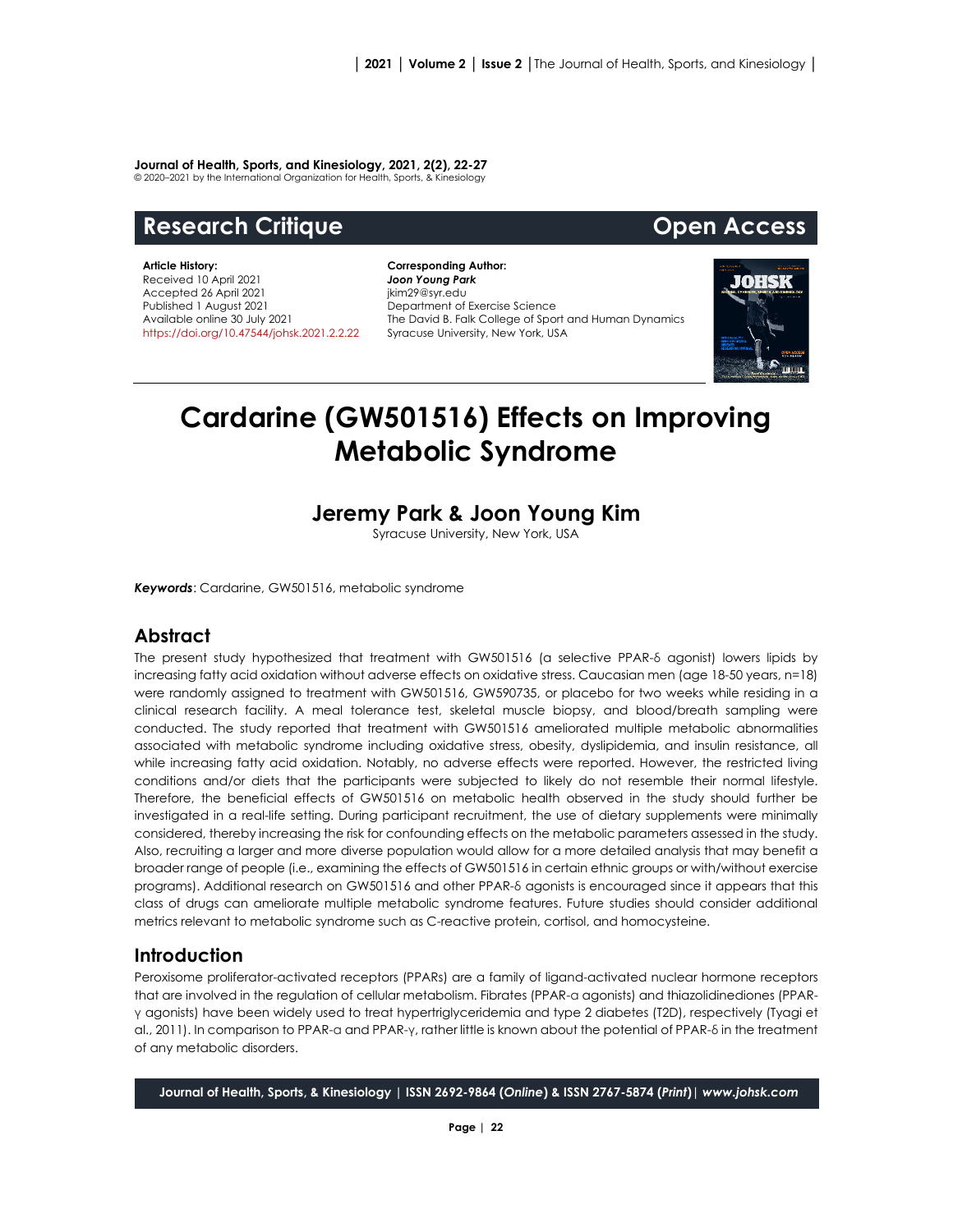However, studies on mice suggest PPAR-δ agonism as a promising treatment approach for those with metabolic syndrome. Metabolic syndrome is characterized by obesity (particularly abdominal/visceral obesity), insulin resistance, hyperglycemia, dyslipidemia, and/or hypertension (Huang, 2009; Losko et al., 2016). Individuals with metabolic syndrome appear to be at higher risk for nonalcoholic fatty liver disease (NAFLD), cardiovascular disease (CVD), T2D, premature aging, and various inflammatory conditions (Al Rifai et al., 2015; Dominguez & Barbagallo, 2016). Thus, treatment of metabolic syndrome has emerged as an essential field of clinical research. In the present study, "Activation of Peroxisome Proliferator–Activated Receptor (PPAR) Promotes Reversal of Multiple Metabolic Abnormalities, Reduces Oxidative Stress, and Increases Fatty Acid Oxidation in Moderately Obese Men", Risérus et al. examined the effects of the PPAR-δ agonist, GW501516 (also known as Cardarine), on human participants with metabolic syndrome features.

#### **Purpose**

The purpose of this study was to test the hypothesis that treatment with GW501516 lowers lipids by increasing fatty acid oxidation without adverse effects on oxidative stress (Risérus et al., 2008).

#### **Methods**

Risérus et al. conducted a two-week long, double-blind, randomized, three-parallel group study. Healthy (no sign of any clinical health disorders), but obese Caucasian men with moderate dyslipidemia were recruited. Recruits were excluded if they were smokers, regularly engaging in intense exercise, taking antihypertensive/hypolipidemic/antidiabetic medications, or if they had a history of diabetes, CVD, thyroid dysfunction, appreciably elevated liver enzymes, abnormal electrocardiogram results, and/or hyperglycemia.

Inclusion criteria was a body mass index (BMI) > 27 kg/m2, waist girth > 95 cm, age 18-50 years, fasting plasma triglycerides (TAGs) 100-350 mg/dl, and HDL < 50 mg/dl. The PPAR-α agonist, GW590735, was included to better understand the mechanisms of GW501516. Selected participants (n=18) were randomly assigned to treatment with either placebo, 10 mg/day of GW501516, or 20 micrograms/day of GW590735 (n=6 for each group). Eight of the 18 selected participants fit the criteria for metabolic syndrome defined by The National Cholesterol Education Program Adult Treatment Panel III (James, 2001). Participants resided in a clinical research facility throughout the two-week study duration and were provided standardized diets. Physical exercise and alcohol consumption were inhibited. Metabolic parameters were evaluated during two visits on two consecutive days pretreatment and after 12-14 days of treatment.

Upon the first day of investigation, liver fat (% fraction) measured by MRI and a skeletal muscle biopsy of the vastus lateralis was performed to assess mRNA expression of carnitine palmitoyl transferase 1B (CPT1b), carnitine acyltransferase (CRAT), acyl-CoA carboxylase 2 (ACBA2), hydroxyl coenzyme dehydrogenase (HADHA), and PPAR-δ. Slow and fast twitch muscle fibers were separated via laser capture microdissection (LCM). Pre- and posttreatment, a 6-hour meal tolerance test was conducted with corresponding sampling of the blood and exhaled breath. The standardized meal contained 100 mg of [U13C]palmitate (M+16) which served as a tracer for palmitate (M+0). Gas chromatography and mass spectrometry (GC/MS) was used to determine fatty acid composition and isotopic enrichment (tracer/tracee ratio: TTR) of plasma nonesterified fatty acids (NEFAs) and TAGs. TTR of [13C]CO<sub>2</sub> in the breath sample was used to compare postprandial fat oxidation between groups. Anthropometrics included BMI and weight. Plasma insulin and glucose concentrations were used to determine insulin sensitivity using the Homeostatic Model Assessment for Insulin Resistance (HOMA-IR).

In addition to TAGs and NEFAs, lipid profile was characterized by total cholesterol, LDL, HDL, and apoB. Whole-body oxidative stress was assessed via urinary F2 isoprostanes and liver enzymes measured included γglutamyl transferase (γ-GT), aspartate aminotransferase (AST), and alanine aminotransferase (ALT). β-OH-butyrate was used to monitor hepatic fatty acid oxidation.

#### **Results**

Risérus et al. conducted a two-week long, double-blind, randomized, three-parallel group study. Healthy (no sign of any clinical health disorders), but obese Caucasian men with moderate dyslipidemia were recruited. Recruits were excluded if they were smokers, regularly engaging in intense exercise, taking antihypertensive/hypolipidemic/antidiabetic medications, or if they had a history of diabetes, CVD, thyroid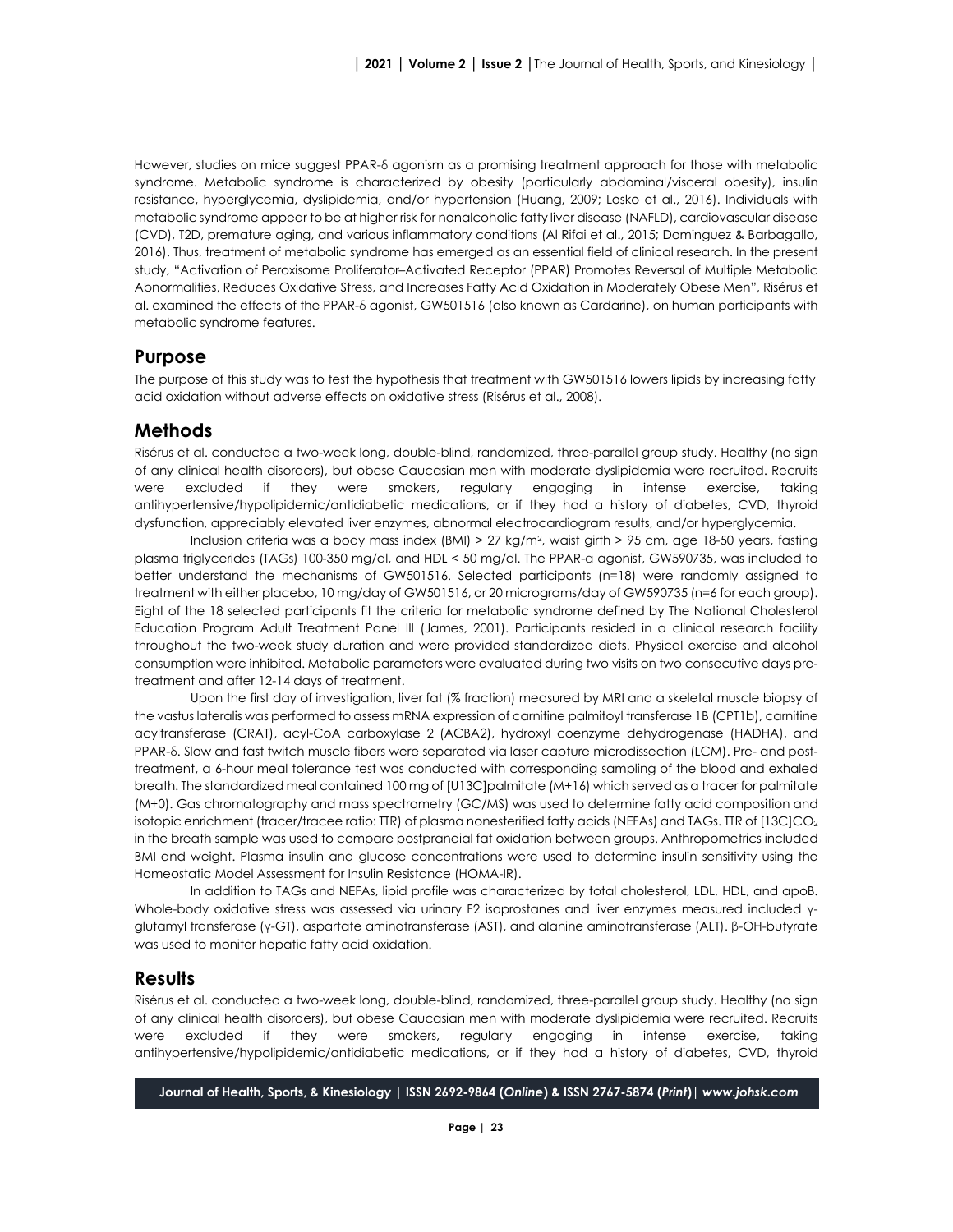dysfunction, appreciably elevated liver enzymes, abnormal electrocardiogram results, and/or hyperglycemia. Inclusion criteria was a body mass index (BMI) > 27 kg/m2, waist girth > 95 cm, age 18-50 years, fasting plasma triglycerides (TAGs) 100-350 mg/dl, and HDL < 50 mg/dl. The PPAR-α agonist, GW590735, was included to better understand the mechanisms of GW501516. Selected participants (n=18) were randomly assigned to treatment with either placebo, 10 mg/day of GW501516, or 20 micrograms/day of GW590735 (n=6 for each group). Eight of the 18 selected participants fit the criteria for metabolic syndrome defined by The National Cholesterol Education Program Adult Treatment Panel III (James, 2001).

Participants resided in a clinical research facility throughout the two-week study duration and were provided standardized diets. Physical exercise and alcohol consumption were inhibited. Metabolic parameters were evaluated during two visits on two consecutive days pre-treatment and after 12-14 days of treatment. Upon the first day of investigation, liver fat (% fraction) measured by MRI and a skeletal muscle biopsy of the vastus lateralis was performed to assess mRNA expression of carnitine palmitoyl transferase 1B (CPT1b), carnitine acyltransferase (CRAT), acyl-CoA carboxylase 2 (ACBA2), hydroxyl coenzyme dehydrogenase (HADHA), and PPAR-δ. Slow and fast twitch muscle fibers were separated via laser capture microdissection (LCM).

Pre- and post-treatment, a 6-hour meal tolerance test was conducted with corresponding sampling of the blood and exhaled breath. The standardized meal contained 100 mg of [U13C]palmitate (M+16) which served as a tracer for palmitate (M+0). Gas chromatography and mass spectrometry (GC/MS) was used to determine fatty acid composition and isotopic enrichment (tracer/tracee ratio: TTR) of plasma nonesterified fatty acids (NEFAs) and TAGs. TTR of [13C]CO2 in the breath sample was used to compare postprandial fat oxidation between groups. Anthropometrics included BMI and weight. Plasma insulin and glucose concentrations were used to determine insulin sensitivity using the Homeostatic Model Assessment for Insulin Resistance (HOMA-IR). In addition to TAGs and NEFAs, lipid profile was characterized by total cholesterol, LDL, HDL, and apoB. Whole-body oxidative stress was assessed via urinary F2 isoprostanes and liver enzymes measured included γ-glutamyl transferase (γ-GT), aspartate aminotransferase (AST), and alanine aminotransferase (ALT). β-OH-butyrate was used to monitor hepatic fatty acid oxidation.

#### **Conclusion**

Two weeks of PPAR-δ activation led to beneficial effects on plasma lipid profiles, insulin sensitivity, whole-body oxidative stress, and liver fat content. mRNA analysis of the vastus lateralis suggests upregulation of fat oxidation pathways in both fast and slow muscle fibers. A strikingly large reduction in plasma NEFA was seen with GW501516 treatment and this may originate from a greater rate of fat oxidation and/or regulation of Niemann-pick C1 like-1 (NPC1L1) by PPAR-δ. Overall, it appears that GW501516 treatment would be beneficial in various ways for those with metabolic syndrome (Table 2). Limitations of the present study include a short treatment period and restricted living conditions. In summary, GW501516 appears to ameliorate numerous metabolic syndrome characteristics with minimal/absent adverse reactions.

#### **Critique**

The purpose of the study was to test the hypothesis that treatment with GW501516 lowers lipids by increasing fatty acid oxidation without adverse effects on oxidative stress. Although Risérus et al. comprehensively measured the effects of PPAR-δ on metabolic improvements in humans by using various state-of-the-art techniques such as muscle biopsy and MRI scan, several limitations should be considered to conclude the potential effects of PPAR-δ on metabolic syndrome.

As opposed to restricting the participants to a standardized diet/lifestyle, allowing participants to carry out their normal diet/lifestyle patterns would provide a more practical demonstration of the effects of GW501516. Although not statistically significant, liver fat % tended to differ between pre- and post-treatment in the placebo group. One participant in this group exhibited a ~4% increase in liver fat % within the 2-week period. This suggests that the restricted living conditions were significantly different from participant's regular lifestyle/diet. If attempting to examine the effects of GW501516 in a practical context, future studies should consider allowing participants to maintain their normal lifestyle/diet as much as possible. Furthermore, it should be sophisticatedly required to consider the use of dietary supplements and/or prior special dieting patterns, both which may have altered the parameters evaluated in this study, while recruiting participants.

**Journal of Health, Sports, & Kinesiology | ISSN 2692-9864 (***Online***) & ISSN 2767-5874 (***Print***)|** *www.johsk.com*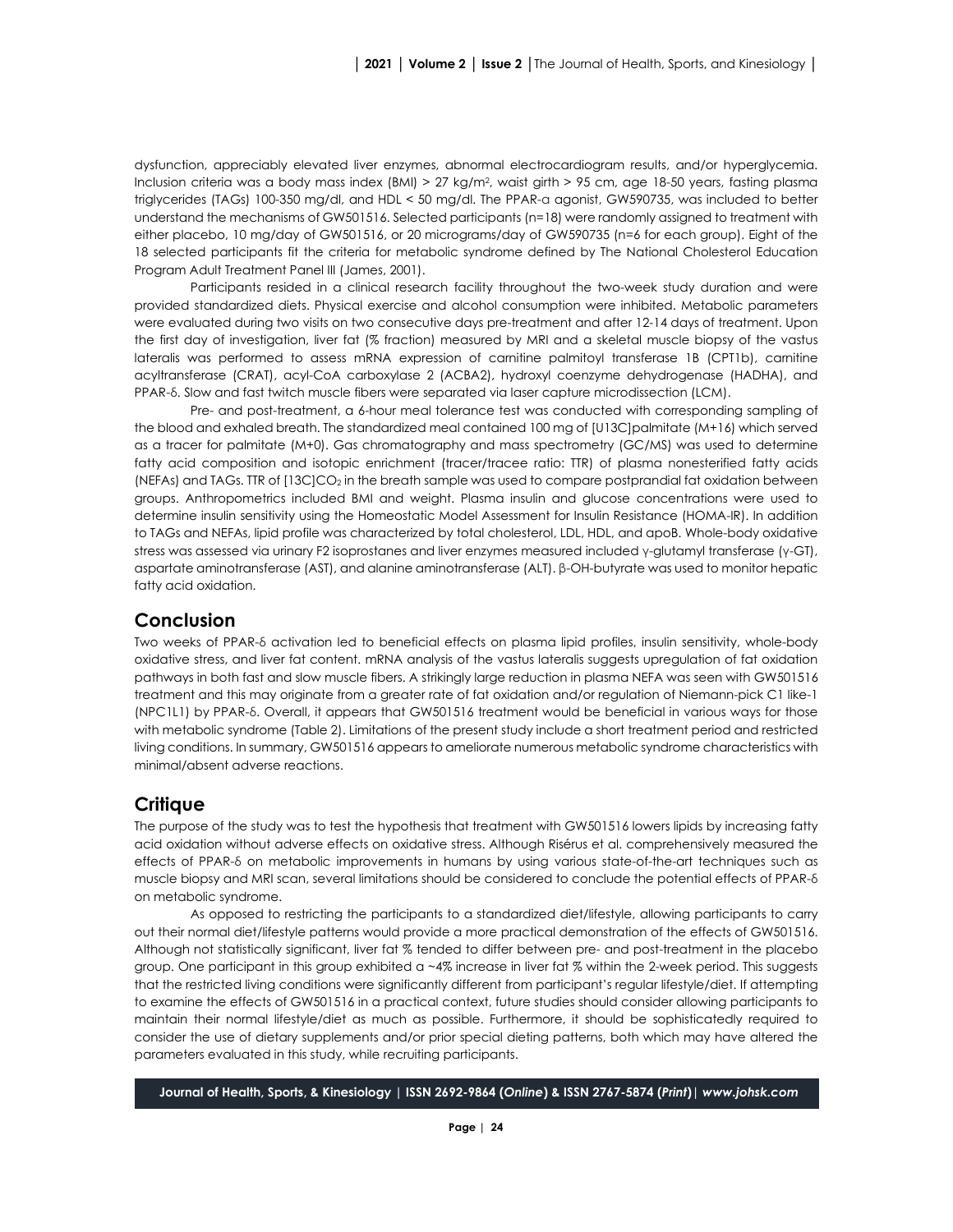|                                                                                        | Placebo<br>$(n=6)$ | GW590735<br>$(n=6)$ | GW501516<br>$(n=6)$           | P-value<br>(ANOVA) |
|----------------------------------------------------------------------------------------|--------------------|---------------------|-------------------------------|--------------------|
| Glucose (mmol/l)                                                                       | $-1 \pm 0.1*$      | $-0.3 \pm 0.2^*$    | $-0.3 \pm 0.2^*$              | 0.25               |
| Insulin (mU/I)                                                                         | $1.2 \pm 1.1*$     | $1.0 \pm 1.9$       | $-1.7 \pm 2.2$ ***            | 0.01               |
| <b>HOMA-IR</b>                                                                         | $0.17 \pm 0.18$    | $-0.02 \pm 0.40$    | $-0.58 \pm 0.53$ ***          | 0.006              |
| NEFA (µmol/l)                                                                          | $22 \pm 212$       | $-62 \pm 90$        | $-247 \pm 101$                | 0.01               |
| Triglycerides (mmol/l)                                                                 | 1.1 $\pm 0.7$      | $-0.4 \pm 0.6$      | $-0.5 \pm 0.4*$               | 0.16               |
| Total cholesterol (mmol/l)                                                             | $-0.3 \pm 0.5$     | $-0.6 \pm 0.4*$     | $-1.0 \pm 0.7*$               | 0.13               |
| LDL cholesterol (mmol/l)                                                               | $-0.3 \pm 0.4$     | $-0.6 \pm 0.4*$     | $-0.9 \pm 0.6*$               | 0.13               |
| HDL cholesterol (mmol/l)                                                               | $-0.05 \pm 0.08$   | $0.07 \pm 0.07$ *   | $0.003 \pm 0.07$              | 0.049              |
| ApoB $(g/I)$                                                                           | $-0.06 \pm 0.09$   | $-0.12 \pm 0.06$    | $-0.20 \pm 0.15$ <sup>*</sup> | 0.06               |
| β-OH butyrate (μmol/l)                                                                 | $8 + 27$           | $-10 \pm 37$        | $-19 \pm 23*$                 | 0.14               |
| <b>Urinary F2-isoprostanes</b><br>(nmol <sup>-1 *</sup> mmol <sup>-1</sup> creatinine) | $-0.02 \pm 0.08$   | $0.05 \pm 0.10$     | $-0.10 \pm 0.05$              | 0.01               |
| $y$ -GT $(U/I)$                                                                        | $-3 \pm 6$         | $-5 \pm 3*$         | $-8 \pm 6$                    | 0.11               |
| AST $(U/I)$                                                                            | $-1 \pm 6$         | $1 \pm 2$           | 0±4                           | 0.50               |
| <b>ALT (U/I)</b>                                                                       | $-3 \pm 14$        | $-4 \pm 14$         | $-13 \pm 13$                  | 0.44               |

*Table 1. Change from Baseline to 14 days in Fasting Plasma Biochemistry, Liver Enzymes, and Urinary Isoprostanes [Adapted from Table 2 of original research study, Risérus, Ulf, et al. Diabetes, 57(2), 332-339].*

*Notes:* Data are means ± SD.

*P* (ANOVA) describes the overall *P* value between groups.

\**P* < 0.05, within-group change from baseline (paired *t* test);

♦*P* < 0.01, different from placebo (unpaired *t* test);

♥*P* < 0.01, different from PPAR-α (unpaired *t* test);

♠*P* <0.05, different from PPAR-α (unpaired *t* test);

♣P < 0.01, within-group change from baseline (paired *t* test);

||*P* < 0.05, different from placebo (unpaired *t* test).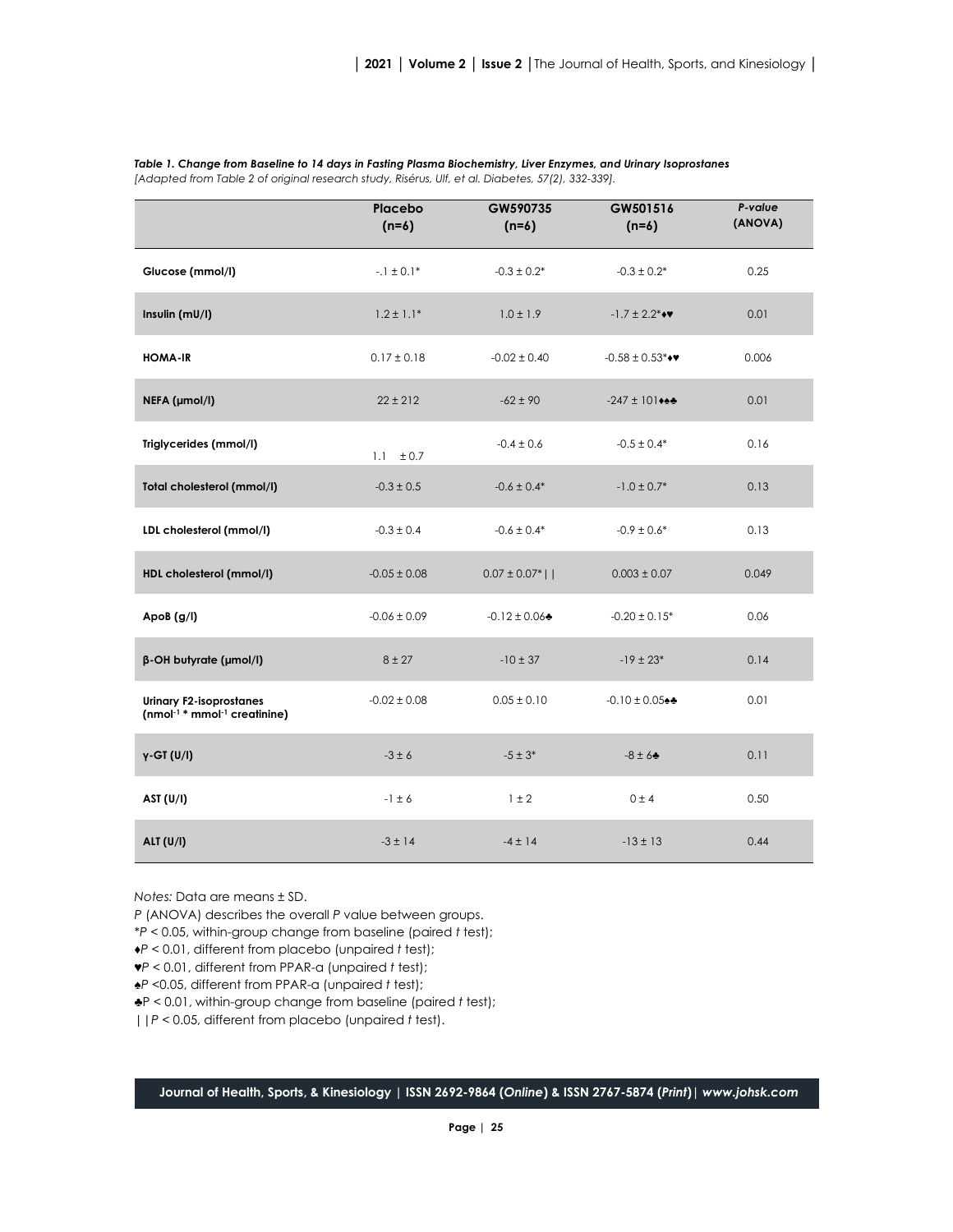| <b>GW501516 Effect</b>                | Change          | <b>Corresponding Metabolic Syndrome Features</b><br>Ameliorated |  |  |
|---------------------------------------|-----------------|-----------------------------------------------------------------|--|--|
| <b>Improved Lipid Profile</b>         |                 |                                                                 |  |  |
| <b>Total/LDL Cholesterol</b>          | <b>Decrease</b> | Dyslipidemia/CVD Risk                                           |  |  |
| <b>TAGs/NEFAs</b>                     | <b>Decrease</b> |                                                                 |  |  |
| ApoB                                  | Decrease        |                                                                 |  |  |
|                                       |                 |                                                                 |  |  |
| <b>Increased Fatty Acid Oxidation</b> |                 |                                                                 |  |  |
| CPT1b mRNA Expressio                  | Increase        | <b>Obesity/NAFLD</b>                                            |  |  |
| Meal-Derived Postprandial Exhalation  | Increase        |                                                                 |  |  |
| Liver Fat                             | <b>Decrease</b> |                                                                 |  |  |
|                                       |                 |                                                                 |  |  |
| <b>Improved Insulin Sensitivity</b>   |                 |                                                                 |  |  |
| <b>Fasting Glucose</b>                | Decrease        | <b>Type 2 Diabetes</b>                                          |  |  |
| Fasting Insulin                       | Decrease        |                                                                 |  |  |
|                                       |                 |                                                                 |  |  |
| <b>Reduced Oxidative Stress</b>       |                 |                                                                 |  |  |
| Urinary F2-Isoprostanes               | <b>Decrease</b> | <b>Inflammatory Diseases/Aging</b>                              |  |  |
|                                       |                 |                                                                 |  |  |

#### *Table 2. GW501516 Ameliorates Multiple Metabolic Syndrome-Related Abnormalities*

In addition, a larger cohort with various ethnic backgrounds, age, and weight status is required to draw clear conclusive statement regarding the beneficial effects of Cardarine on metabolic syndrome. Moreover, future studies on potential metabolic syndrome treatments should include inflammatory markers (i.e., C-reactive protein and homocysteine) and stress indicators (i.e., cortisol) since these variables are highly implicated with metabolic syndrome (Al Rifai et al., 2015; Dominguez & Barbagallo, 2016). The inclusion of additional metabolic syndromerelated metrics such as blood pressure may prove useful in evaluating the multifaceted benefits of PPAR-δ agonists. Later research has revealed potential oncogenic effects of GW501516 in mice which has deterred further research in humans (Mitchell & Bishop-Bailey, 2019).

However, many of the conditions associated with metabolic syndrome, such as inflammation, appear to increase the risk of cancers (Cowey & Hardy, 2006; Deng et al., 2016). Yet, in the present study, Cardarine was shown to reduce oxidative stress and attenuate obesity, which otherwise may activate inflammatory pathways and promote tumorigenesis (Reuter et al., 2010). Compound 1 examined by Lagu et al. is a more selective PPAR-δ agonist than GW501516 that appears to exhibit an improved safety profile (Lagu et al., 2018). Thus, further research on GW501516 and similar PPAR-δ agonists are required as some benefits may outweigh impeding risks, especially in the context of metabolic syndrome-like conditions.

#### **References**

Al Rifai, M., Silverman, M. G., Nasir, K., Budoff, M. J., Blankstein, R., Szklo, M., Katz, R., Blumenthal, R. S., & Blaha, M. J. (2015). The association of nonalcoholic fatty liver disease, obesity, and metabolic syndrome, with systemic inflammation and subclinical atherosclerosis: The Multi-Ethnic Study of Atherosclerosis (MESA). *Atherosclerosis, 239*(2), 629–633.

<https://doi.org/10.1016/j.atherosclerosis.2015.02.011>

- Cowey, S., & Hardy, R. W. (2006). The metabolic syndrome: A high-risk state for cancer? *American Journal of Pathology, 169*(5), 1505-1522.<https://doi.org/10.2353/ajpath.2006.051090>
- Deng, T., Lyon, C. J., Bergin, S., Caligiuri, M. A., & Hsueh, W. A. (2016). Obesity, Inflammation, and Cancer. *Annual Review of Pathology: Mechanisms of Disease, 11*(1), 421–449.

**Journal of Health, Sports, & Kinesiology | ISSN 2692-9864 (***Online***) & ISSN 2767-5874 (***Print***)|** *www.johsk.com*